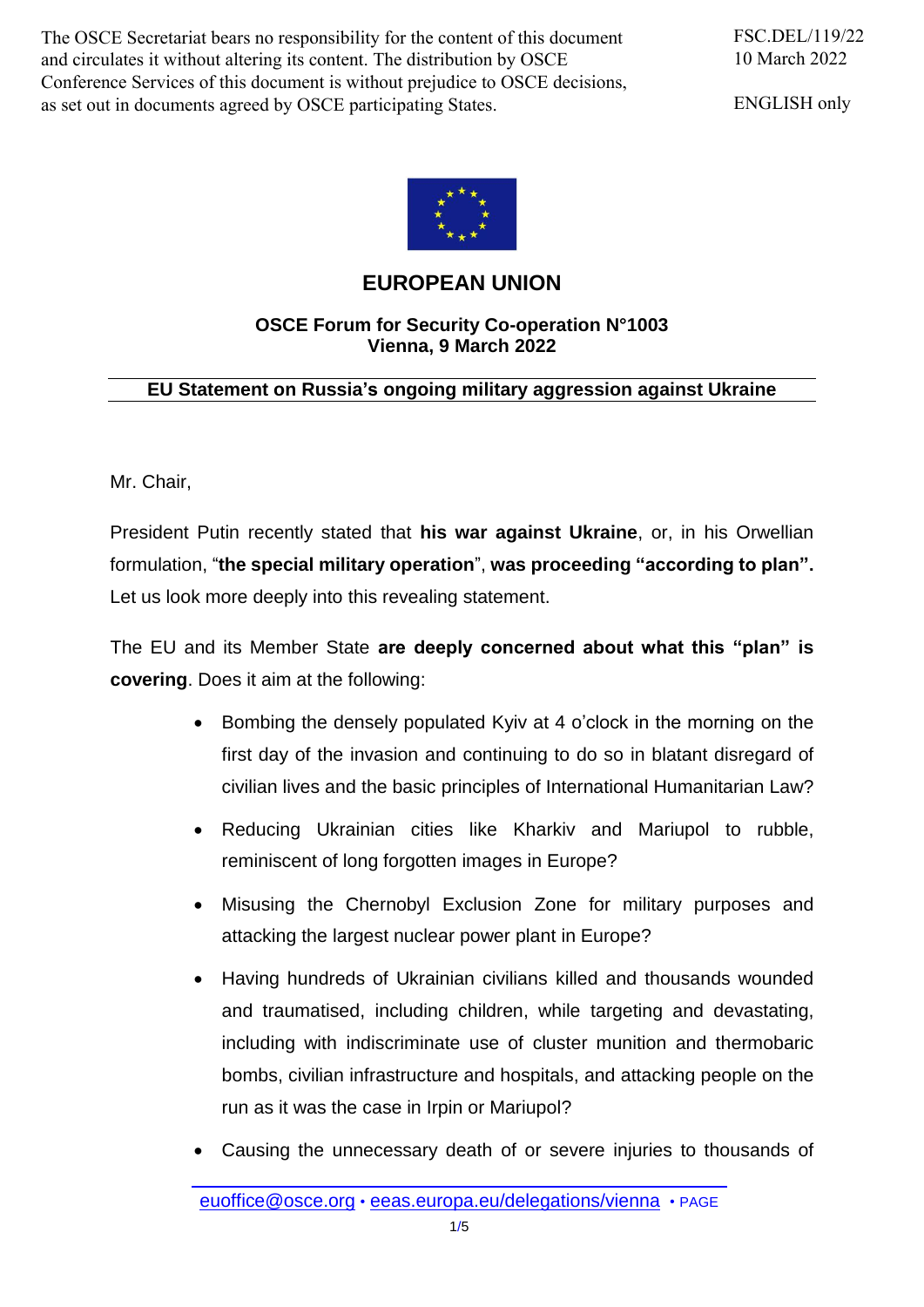soldiers and combatants?

 Forcing millions of people in Ukraine to desperately flee their homes in search of safe shelter?

Did the Russian leadership consider the **economic consequences** for its own population we had been incessantly warning of? The Russian rouble is nosediving and hundreds of international companies are leaving Russia not only because of sanctions, but mostly because they do not want to do business with this aggressor state killing innocent people.

Mr. Chair, our position is and remains unambiguous. The EU and its Member States **condemn in the strongest possible terms Russia's unprovoked and unjustified military aggression** against Ukraine, which grossly violates international law and the UN Charter, and undermines international security and stability. The Lukashenka regime allowed the use of Belarusian territory for the attack against Ukraine and thus became a co-aggressor under international law. We demand that Russia immediately cease its military operations, withdraw all its troops and fully respect Ukraine's territorial integrity, sovereignty and independence within its internationally recognised borders. **Sheer force cannot be allowed to trample over law, democratic values and choices and the basic sense of morality and reason.**

We stand in **full solidarity with Ukrainians** at this dramatic and tragic juncture. We resolutely support **Ukraine's inherent right to self-defence**, and the Ukrainian armed forces' efforts to defend Ukraine's territorial integrity and population in accordance with Article 51 of the UN Charter. We applaud their heroic resistance in the fight for preserving their independence, sovereignty, territorial integrity, democracy and dignity.

We underscore that **abidance by international humanitarian law**, notably the Geneva conventions, is simply not optional – full stop. The establishment of humanitarian corridors providing protection and safe passage for civilians through local ceasefires is urgent. We strongly condemn Russia for impeding the opening of safe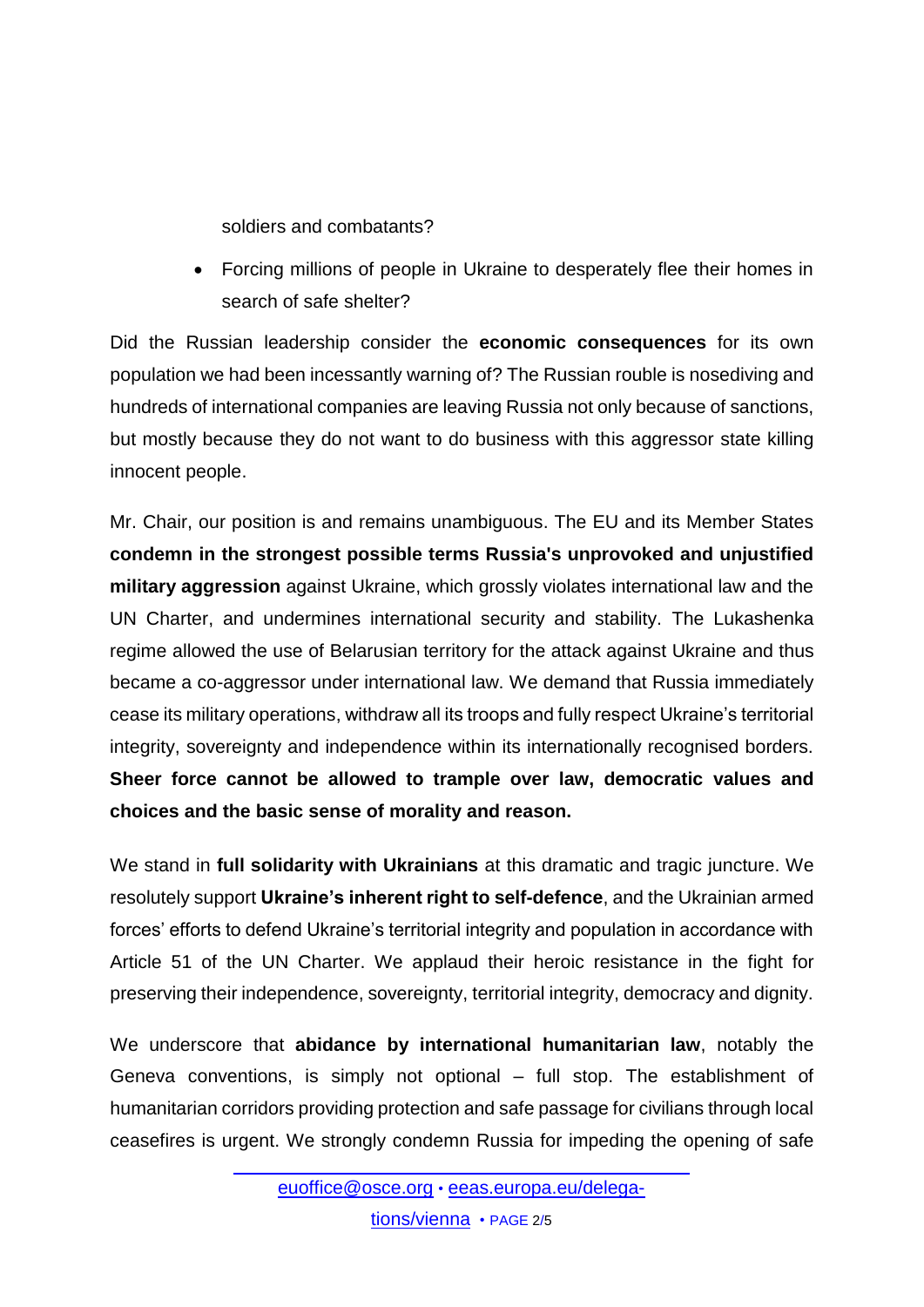corridors, as well as for targeting civilians who are fleeing the battlegrounds. Ukrainian and UN humanitarian agencies, the International Committee of the Red Cross, medical personnel, and non-governmental assistance providers must be guaranteed safe, rapid and unimpeded access to people in need throughout the territory of Ukraine within its internationally recognized borders. We are particularly grateful for the ICRC's efforts in this context and recall that its emblems are protected under international humanitarian law and must not be misused.

Mr. Chair, originally we planned for this week to focus on the **implementation of the Women, Peace and Security agenda** in a joint session with the PC. As "**business as usual" is not an option presently**, we wish to **pay tribute to the courage and strength of Ukrainian women** standing up against the war and oppression brought to their country by those in the Kremlin obsessed with the ideas of gathering "historic lands".

**Women and children are particularly vulnerable** in situations of conflict and displacement. Hence it is of utmost importance to protect them against sexual violence, trafficking and other forms of exploitation, in particular from the occupational forces, as required by International Humanitarian Law.

**We want to express our utmost respect to the women affected.** To the women forced to seek shelter in basements, bomb shelters and metro stations. The women struggling to protect their homes, livelihoods, and families under the harsh conditions of war. Women like OSCE staff member **Maryna Fenina**, who was killed while waiting for medicines for her disabled brother.

With over 15% of the armed forces being women, they take an active part in the defence of their country with unwavering determination. We pay tribute to their role in the heroic Ukrainian resistance to the ongoing Russian aggression. **Iryna Tsvila** was a member of the National Guard of Ukraine. She and her husband were killed on 25 February when stopping Russian armoured combat vehicles from entering Kyiv. Iryna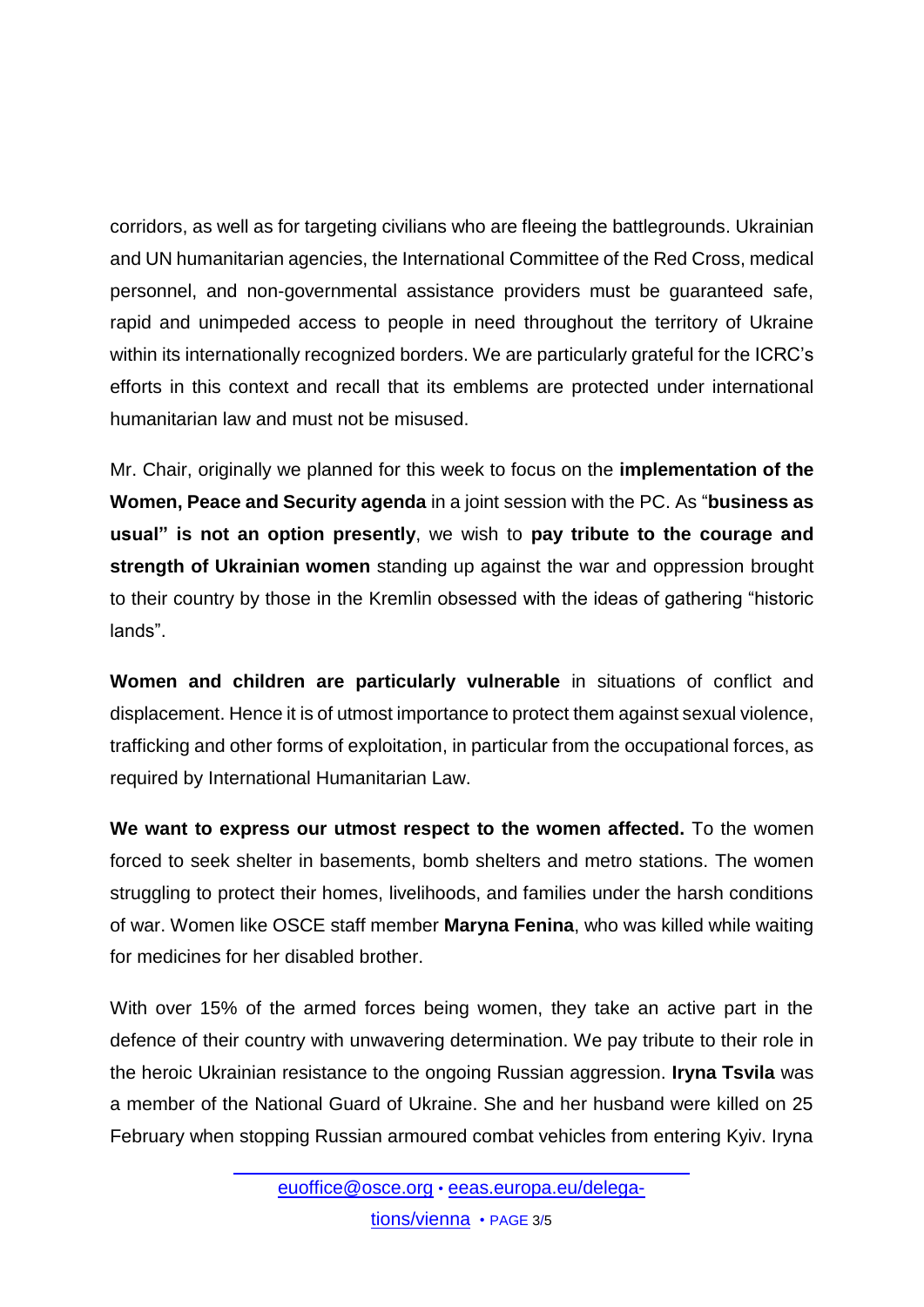was a mother of 5 children. She said that she was fighting so that her children and grandchildren would live in a **free Ukraine**.

**In Russia, too, women of all ages stand against this unprovoked folly unleashed by President Putin**. **Lyudmila Vasilyeva, an 81-year-old** who lived through the Siege of Leningrad, protested against Russia's war in Ukraine. The Russian police took her into custody. **They also arrested children** between the ages of 7 and 11 for leaving flowers at the Ukrainian embassy in Moscow. We are aghast at the lawlessness that Russia employs in unconvincingly covering up the truth about its invasion of Ukraine. But this truth will come out in Russia as it has everywhere else. In fact, it is already coming out.

President Putin may speak for the official Russia, but certainly not for the Russian people. Despite all the darkness, there is a **glimmer of hope**. Every day since the start of the invasion we have been witnessing **people protesting against this war,** all around the world, but most importantly in Russia and Belarus where such protests carry serious personal risks for those involved. Only last Sunday about 5.000 people were detained during such protests. We stand in solidarity with the Russians saying "**нet войнe" (no to war**) and condemn the violent crackdown on peaceful, anti-war protests and independent media as well as the widespread use of disinformation and propaganda by the Russian authorities and its affiliated media and proxies trying to justify an unjustifiable military aggression. **"Het войнe" (no to war) or "нet войны" (there is no war)** – two narratives in Russia, the latter of which is becoming increasingly absurd by the minute.

Mr. Chair, the EU and its Member States wish to stress the **importance of accountability** for what is happening in Ukraine. We welcome the measures taken by the European Court of Human Rights, the International Criminal Court and the Human Rights Council in this regard. Moreover, last week, 45 participating States, including all 27 EU Member States with the support of Ukraine, invoked the OSCE Moscow